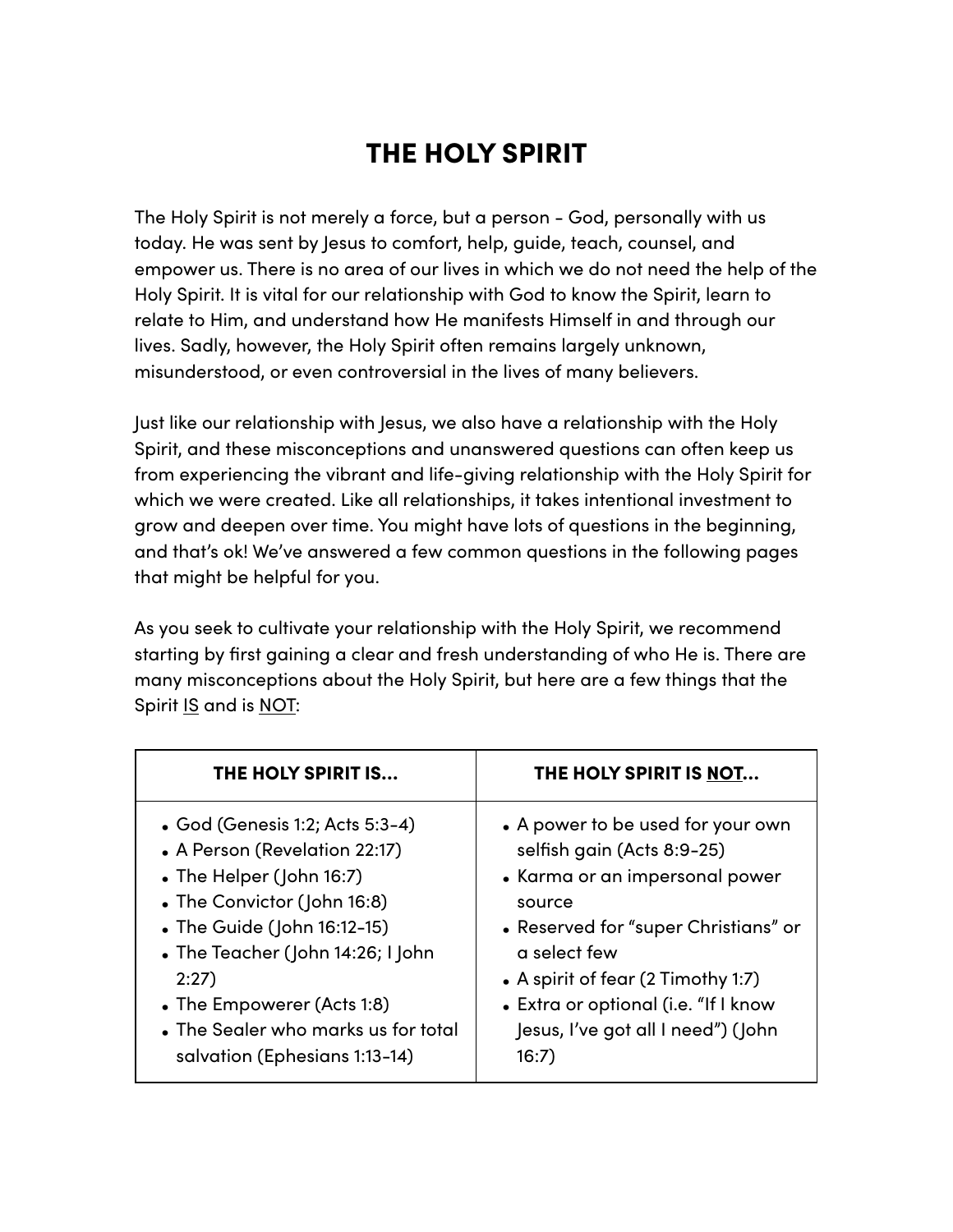### **DIDN'T I RECEIVE THE HOLY SPIRIT WHEN I PUT MY FAITH IN JESUS?**

When you are saved, at that moment, the Holy Spirit SEALS you for Salvation (one experience). He puts the imprint of God upon you, securing your salvation and depositing in you various gifts and revelations of Jesus Christ. These are a down payment on everything you will receive when you are raised from the dead to live with in Christ in Heaven forever.

But there is more! The Holy Spirit also EMPOWERS you for service (Acts 1:8). The baptism or infilling of the Holy Spirit is more than a one-time experience. Paul viewed the baptism of the Holy Spirit as a necessary qualification for walking out the Christian life. He even commanded the Ephesian Christians to be filled with the Holy Spirit (Ephesians 5:18). In the early church, the disciples:

- Received the Holy Spirit when Jesus breathed on them (John 20:22).
- Were filled with the Holy Spirit on the day of Pentecost (Acts 2:4).
- Were filled with the Holy Spirit after prayer (Acts 4:31).

#### **WHAT HAPPENS WHEN YOU ARE BAPTIZED IN THE HOLY SPIRIT?**

There are diferent terms used in the Bible to describe the "Baptism" of the Holy Spirit, but they are referring to the same thing. Jesus says, "to wait for the Baptism of the Holy Spirit" in Acts 1:4-5. In Acts 1:8 He says, "you shall receive power when the Holy Spirit comes upon you." You may also hear terms like "Spirit-filled," "lead by the Spirit," or "power of the Holy Spirit"; these terms are also referencing the same thing.

- He forms Christ's character in you (Isaiah 11:1-5; Galatians 5:22-23).
- He clothes us with Christ's power so that you can do the works that Jesus did, and even greater ones (Isaiah 61:1-3).
- He increases your faith (Jude 1:20).
- He enables you to pray even when you don't know what to pray (Romans 8:26-27).
- He allows you to receive spiritual gifts for the common good (1 Corinthians 12, 13, 14).
- He allows you to operate in specialized spiritual functions (1 Corinthians 12:27-31; Romans 12:4-8; Ephesians 4:11-13).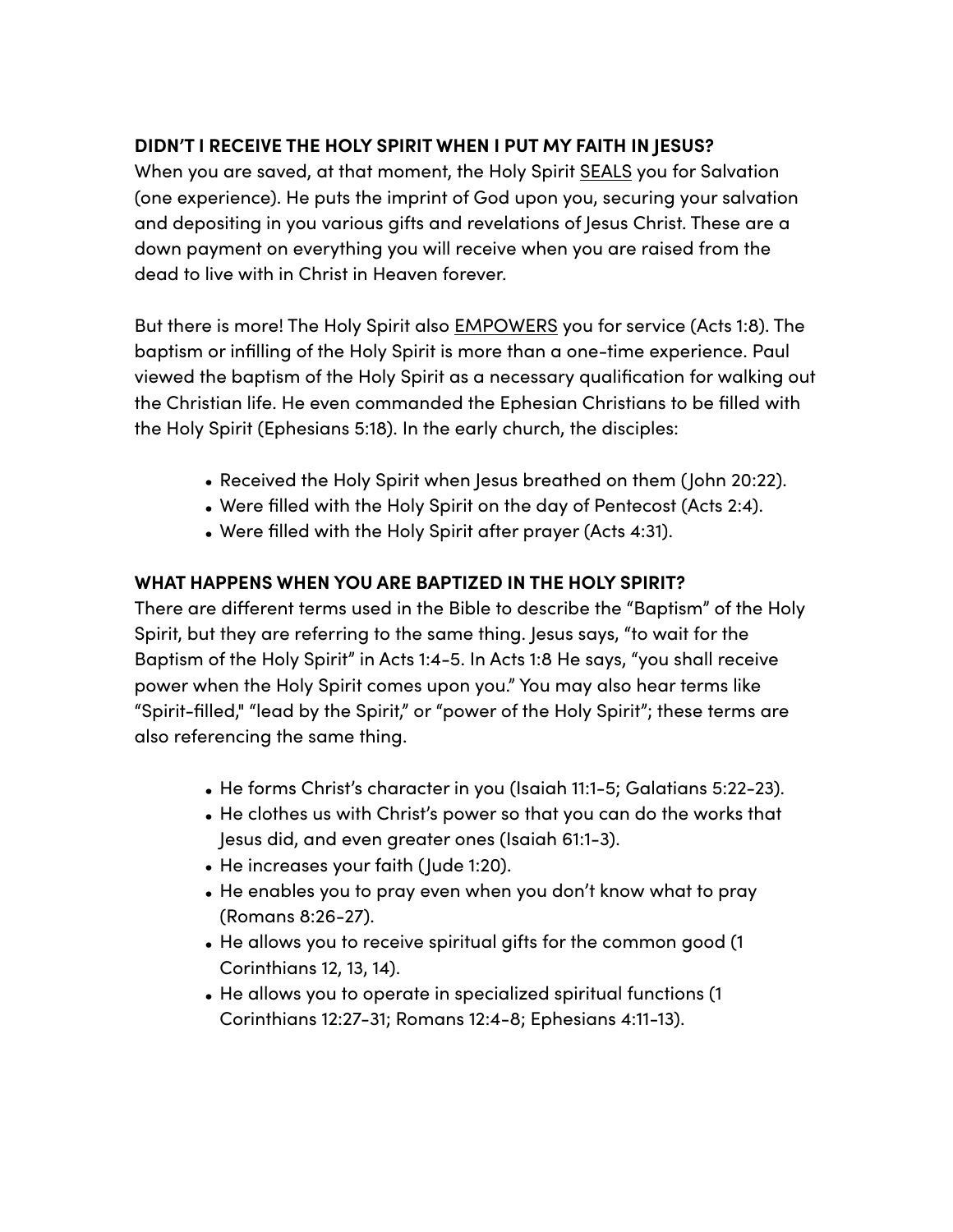### **WHAT IS THE FRUIT OF THE HOLY SPIRIT?**

Galatians 5:22-23 tells us, "But the fruit of the Spirit is love, joy, peace, patience, kindness, goodness, faithfulness, gentleness, and self-control." One of the primary purposes of the Holy Spirit coming into a Christian's life is to change that life. The fruit of the Holy Spirit is simply the result of the Holy Spirit's presence in the life of a Christian. It is the Holy Spirit's job to conform us to the image of Christ, making us more like Him.

# **HOW DID THE FIRST CHRISTIANS RECEIVE THE HOLY SPIRIT?**

- Jesus received the Holy Spirit as a dove descending on Him, and heard the voice of God declaring His favor on Him (Matthew 3:16-17).
- The first Christians were filled with the Holy Spirit as they waited on the Lord in prayer and worship. They did this in accordance with Jesus' instructions (Luke 24:49; Acts 1:8).
- A blinded and humbled Saul was filled with the Holy Spirit when Ananias laid his hands on him. Saul received back his sight, arose, and was baptized (Acts 9:17-19). Saul later became Paul.
- Cornelius' household spontaneously received the gift of the Holy Spirit when Peter preached the gospel to them. They received the Holy Spirit before they were baptized in water (Acts 10:44-48).
- Peter and John laid their hands on believers who had been baptized but had not yet received the Holy Spirit. For these Christians, getting saved and receiving the Holy Spirit were two separate experiences (Acts 8:14-17).
- Paul laid his hands on men who had just been saved, and they received the gift of the Holy Spirit. These men told Paul, "We have not even heard whether there is a Holy Spirit" (Acts 19:1-7).

# **WHAT DOES IT MEAN TO QUENCH OR GRIEVE THE HOLY SPIRIT?**

The Holy Spirit is a person, not a force or a distant being. He directs and guides us, and our response to Him afects our relationship with Him. When we ignore or hide the Holy Spirit's work in our lives, we quench His presence in our lives. We quench the Holy Spirit when we do not allow Him to reveal Himself the way that He wants (1 Thessalonians 5:19). Grief is a diferent emotion. We grieve the Holy Spirit when we act sinfully. Both quenching and grieving the Spirit come from us choosing fear or selfishness over faith and love. Both damage our intimacy with God and slow the work the Holy Spirit sets out to do in us.